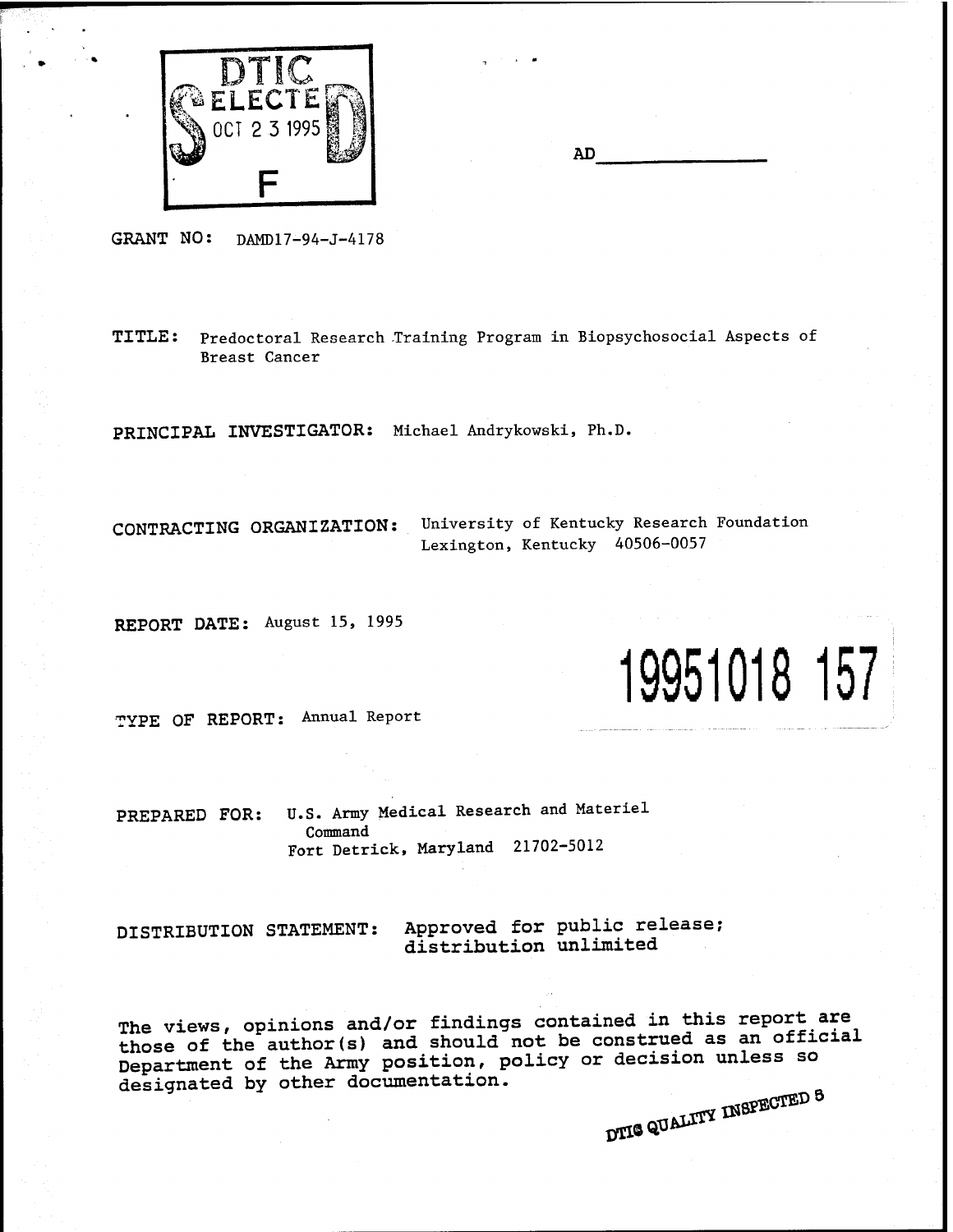|                                                                                                                                                                                                                                                  | <b>REPORT DOCUMENTATION PAGE</b>            |                                                   | Form Approved<br>OMB No. 0704-0188                                                                                                                                                                                                                                                                                                                                                                                                                                                                                                                                                              |
|--------------------------------------------------------------------------------------------------------------------------------------------------------------------------------------------------------------------------------------------------|---------------------------------------------|---------------------------------------------------|-------------------------------------------------------------------------------------------------------------------------------------------------------------------------------------------------------------------------------------------------------------------------------------------------------------------------------------------------------------------------------------------------------------------------------------------------------------------------------------------------------------------------------------------------------------------------------------------------|
|                                                                                                                                                                                                                                                  |                                             |                                                   | Public reporting burden for this collection of information is estimated to average 1 hour per response, including the time for reviewing instructions, searching existing data sources, gathering and maintaining the data nee                                                                                                                                                                                                                                                                                                                                                                  |
| 1. AGENCY USE ONLY (Leave blank)                                                                                                                                                                                                                 | 2. REPORT DATE<br>$8 - 15 - 95$             |                                                   | 3. REPORT TYPE AND DATES COVERED<br>Annual 15 Aug $94 - 14$ Aug $95$                                                                                                                                                                                                                                                                                                                                                                                                                                                                                                                            |
| 4. TITLE AND SUBTITLE<br>Predoctoral Research Training Program in Biopsychosocial<br>Aspects of Breast Cancer                                                                                                                                    |                                             |                                                   | <b>5. FUNDING NUMBERS</b><br>DAMD17-94-J-4178                                                                                                                                                                                                                                                                                                                                                                                                                                                                                                                                                   |
| 6. AUTHOR(S)<br>Michael A. Andrykowski, Ph.D.                                                                                                                                                                                                    |                                             |                                                   |                                                                                                                                                                                                                                                                                                                                                                                                                                                                                                                                                                                                 |
| 7. PERFORMING ORGANIZATION NAME(S) AND ADDRESS(ES)<br>University of Kentucky Research Foundation<br>Lexington, Kentucky 40506-0057                                                                                                               |                                             |                                                   | 8. PERFORMING ORGANIZATION<br><b>REPORT NUMBER</b>                                                                                                                                                                                                                                                                                                                                                                                                                                                                                                                                              |
| 9. SPONSORING/MONITORING AGENCY NAME(S) AND ADDRESS(ES)<br>U.S. Army Medical Research and Materiel Command<br>Fort Detrick, Maryland 21702-5012                                                                                                  |                                             |                                                   | 10. SPONSORING / MONITORING<br><b>AGENCY REPORT NUMBER</b>                                                                                                                                                                                                                                                                                                                                                                                                                                                                                                                                      |
| <b>11. SUPPLEMENTARY NOTES</b>                                                                                                                                                                                                                   |                                             |                                                   |                                                                                                                                                                                                                                                                                                                                                                                                                                                                                                                                                                                                 |
| 12a. DISTRIBUTION / AVAILABILITY STATEMENT                                                                                                                                                                                                       |                                             |                                                   | <b>12b. DISTRIBUTION CODE</b>                                                                                                                                                                                                                                                                                                                                                                                                                                                                                                                                                                   |
| Approved for public release; distribution unlimited                                                                                                                                                                                              |                                             |                                                   |                                                                                                                                                                                                                                                                                                                                                                                                                                                                                                                                                                                                 |
| 13. ABSTRACT (Maximum 200 words)<br>This report summarizes activities and accomplishments during the first year of a<br>cancer.                                                                                                                  |                                             |                                                   | four year predoctoral research training program in biopsychosocial aspects of breast<br>Two predoctoral trainees were appointed during the initial year of the<br>training program. Research training was provided by a multidisciplinary faculty of<br>six. A monthly meeting of program trainees and faculty was established to facilitate                                                                                                                                                                                                                                                    |
| oversight of trainee research activities and discussion of breast-cancer related<br>jects related to breast cancer under the supervision of program faculty.<br>obtaining approval for use of human subjects, data collection, data preparation, |                                             |                                                   | Trainees                                                                                                                                                                                                                                                                                                                                                                                                                                                                                                                                                                                        |
| include projects involving women undergoing autologous bone marrow transplant for                                                                                                                                                                |                                             |                                                   |                                                                                                                                                                                                                                                                                                                                                                                                                                                                                                                                                                                                 |
| <b>14. SUBJECT TERMS</b><br>Oncology, Breast Cancer, Research Training, Psychosocial,<br><b>Behavioral</b>                                                                                                                                       |                                             |                                                   | research. Trainees participated in a variety of group and individual research pro-<br>participated in all phases of the research enterprise including protocol development,<br>entry, and analysis, and manuscript preparation. While all research activities dur-<br>ing the initial year of the training program involved patients seen at a Multidisci-<br>plinary Breast Care Center, efforts are ongoing to expand research opportunities to<br>breast cnacer as well as healthy women receiving counseling for breast cancer risk.<br><b>15. NUMBER OF PAGES</b><br><b>16. PRICE CODE</b> |
| 17. SECURITY CLASSIFICATION<br>OF REPORT                                                                                                                                                                                                         | 18. SECURITY CLASSIFICATION<br>OF THIS PAGE | <b>19. SECURITY CLASSIFICATION</b><br>OF ABSTRACT | 20. LIMITATION OF ABSTRACT                                                                                                                                                                                                                                                                                                                                                                                                                                                                                                                                                                      |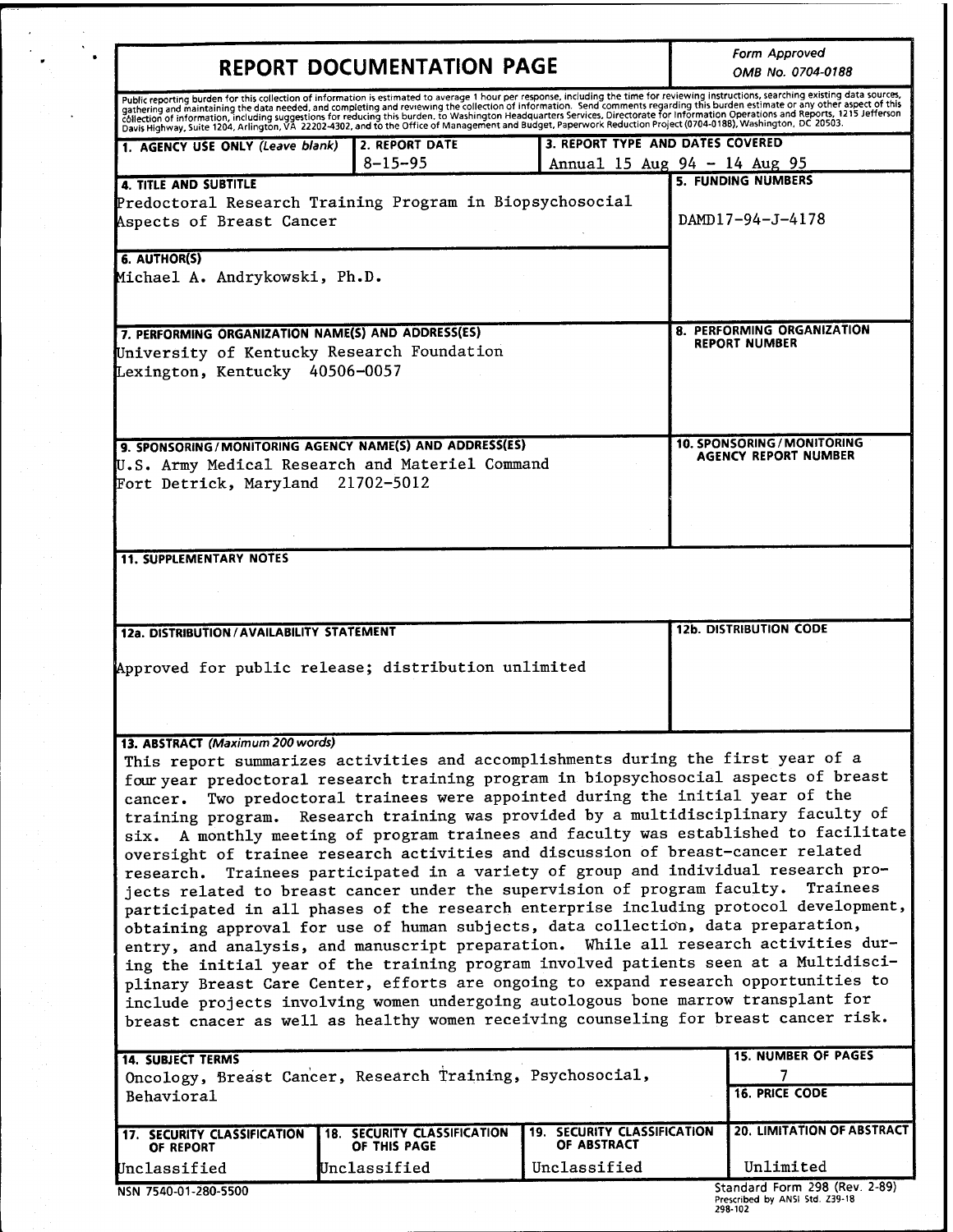# GENERAL INSTRUCTIONS FOR COMPLETING SF 29B

| The Report Documentation Page (RDP) is used in announcing and cataloging reports. It is important<br>that this information be consistent with the rest of the report, particularly the cover and title page.<br>Instructions for filling in each block of the form follow. It is important to stay within the lines to meet<br>optical scanning requirements. |                                                                                                                                                                                      |  |  |
|---------------------------------------------------------------------------------------------------------------------------------------------------------------------------------------------------------------------------------------------------------------------------------------------------------------------------------------------------------------|--------------------------------------------------------------------------------------------------------------------------------------------------------------------------------------|--|--|
| Block 1. Agency Use Only (Leave blank).                                                                                                                                                                                                                                                                                                                       | Block 12a. Distribution/Availability Statement.                                                                                                                                      |  |  |
| Block 2. Report Date. Full publication date<br>including day, month, and year, if available (e.g. 1<br>Jan 88). Must cite at least the year.                                                                                                                                                                                                                  | Denotes public availability or limitations. Cite any<br>availability to the public. Enter additional<br>limitations or special markings in all capitals (e.g.<br>NOFORN, REL, ITAR). |  |  |

Block3. Type of Report and Dates Covered. State whether report is interim, final, etc. If applicable, enter inclusive report dates (e.g. 10 Jun87-30Jun8S).

Block 4. Title and Subtitle. A title is taken from the part of the report that provides the most meaningful and complete information. When a report is prepared in more than one volume, repeat the primary title, add volume number, and include subtitle for the specific volume. On classified documents enter the title classification in parentheses.

Block 5. Funding Numbers. To include contract and grant numbers; may include program element number(s), project number(s), task number(s), and work unit number(s). Use the following labels:

|  | <b>C</b> - Contract |  | PR - Project |
|--|---------------------|--|--------------|
|  | <b>G</b> - Grant    |  | TA - Task    |
|  | PE - Program        |  | WU - Work U  |
|  | <b>Element</b>      |  | Accessic     |

Init Accession No.

Block6. Author(s). Name(s) of person(s) responsible for writing the report, performing the research, or credited with the content of the report. If editor or compiler, this should follow the name(s).

Block?. Performing Organization Name(s) and Address(es). Self-explanatory.

Block 8. Performing Organization Report Number. Enter the unique alphanumeric report number(s) assigned by the organization performing the report.

Block 9. Sponsoring/Monitoring Agency Namefs) and Address(es). Self-explanatory.

Block 10. Sponsoring/Monitoring Agency Report Number. *(If known)*

Block 11. Supplementary Notes. Enter information not included elsewhere such as: Prepared in cooperation with...; Trans, of...; To be published in.... When a report is revised, include a statement whether the new report supersedes or supplements the older report.

DOD - See DoDD 5230.24, "Distribution Statements on Technical Documents."

- DOE See authorities.
- NASA See Handbook NHB 2200.2.
- NTIS - Leave blank.

Block 12b. Distribution Code.

- DOD Leave blank.
- DOE Enter DOE distribution categories from the Standard Distribution for Unclassified Scientific and Technical Reports.
- NASA-Leave blank.
- NTiS Leave blank.

Block 13. Abstract. Include <sup>a</sup> brief *(Maximum 200 words)* factual summary of the most significant information contained in the report.

Block 14. Subject Terms. Keywords or phrases identifying major subjects in the report.

Block 15. Number of Pages. Enter the total number of pages.

Block 16. Price Code. Enter appropriate price code *(NTIS only).*

Blocks 17.-19. Security Classifications. Selfexplanatory. Enter U.S. Security Classification in accordance with U.S. Security Regulations (i.e., UNCLASSIFIED). If form contains classified information, stamp classification on the top and bottom of the page.

Block 20. Limitation of Abstract. This block must be completed to assign a limitation to the abstract. Enter either UL (unlimited) or SAR (same as report). An entry in this block is necessary if the abstract is to be limited. If blank, the abstract is assumed to be unlimited.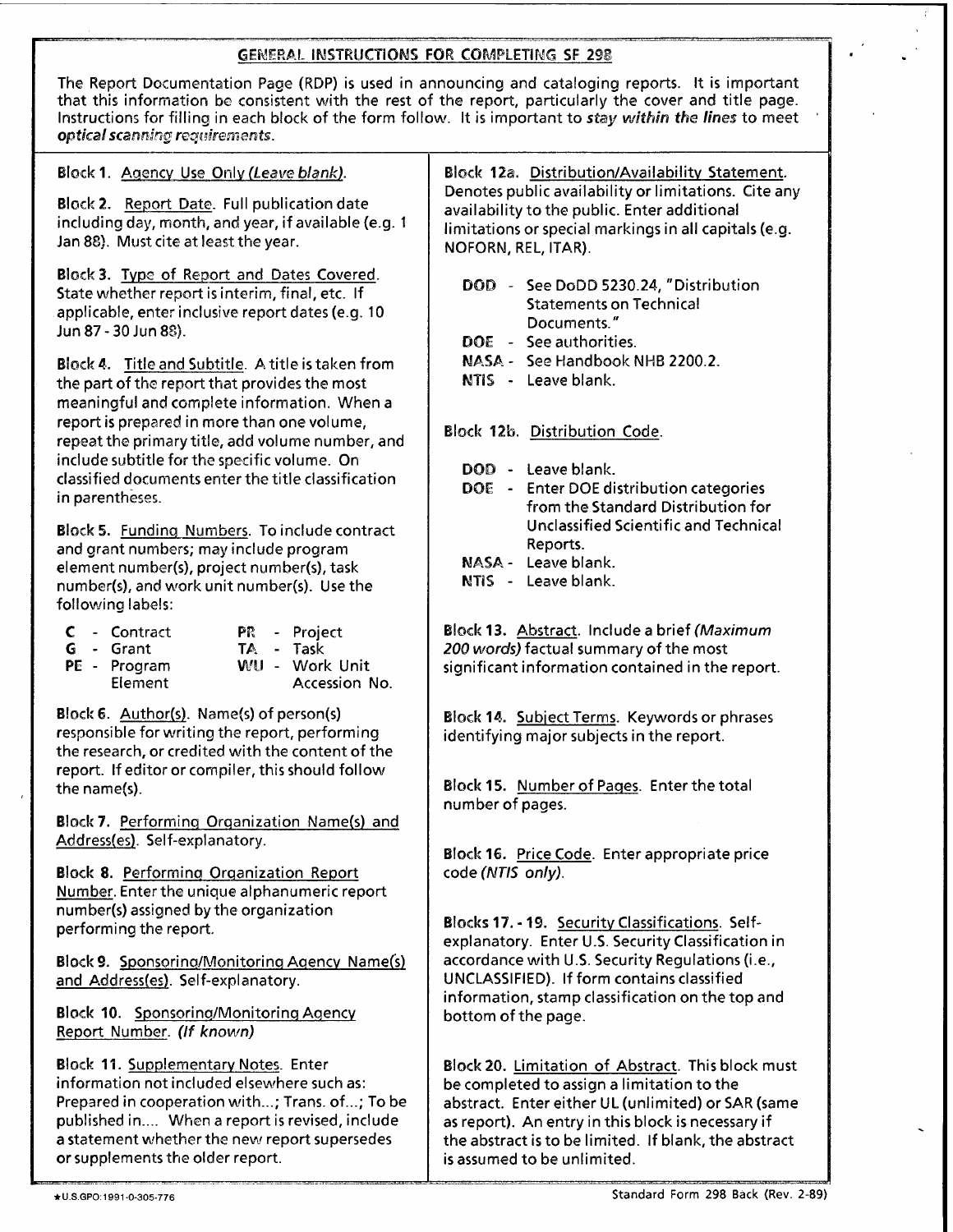### FOREWORD

Opinions, interpretations, conclusions and recommendations are those of the author and are not necessarily endorsed by the US Army.

Where copyrighted material is quoted, permission has been obtained to use such material.

Where material from documents designated for limited distribution is quoted, permission has been obtained to use the material.

Citations of commercial organizations and trade names in this report do not constitute an official Department of Army endorsement or approval of the products or services of these organizations.

In conducting research using animals, the investigator(s) adhered to the "Guide for the Care and Use of Laboratory<br>Animals, " prepared by the Committee on Care and Use of Laboratory Animals of the Institute of Laboratory Resources, National Research Council (NIH Publication No. 86-23, Revised 1985).

For the protection of human subjects, the investigator(s) adhered to policies of applicable Federal Law 45 CFR 46.

In conducting research utilizing recombinant DNA technology, the investigator(s) adhered to current guidelines promulgated by the National Institutes of Health.

In the conduct of research utilizing recombinant DNA, the investigator(s) adhered to the NIH Guidelines for Research Involving Recombinant DNA Molecules.

In the conduct of research involving hazardous organisms, the investigator(s) adhered to the CDC-NIH Guide for Biosafety in Microbiological and Biomedical Laboratories.

Signature **fc-fc-^r**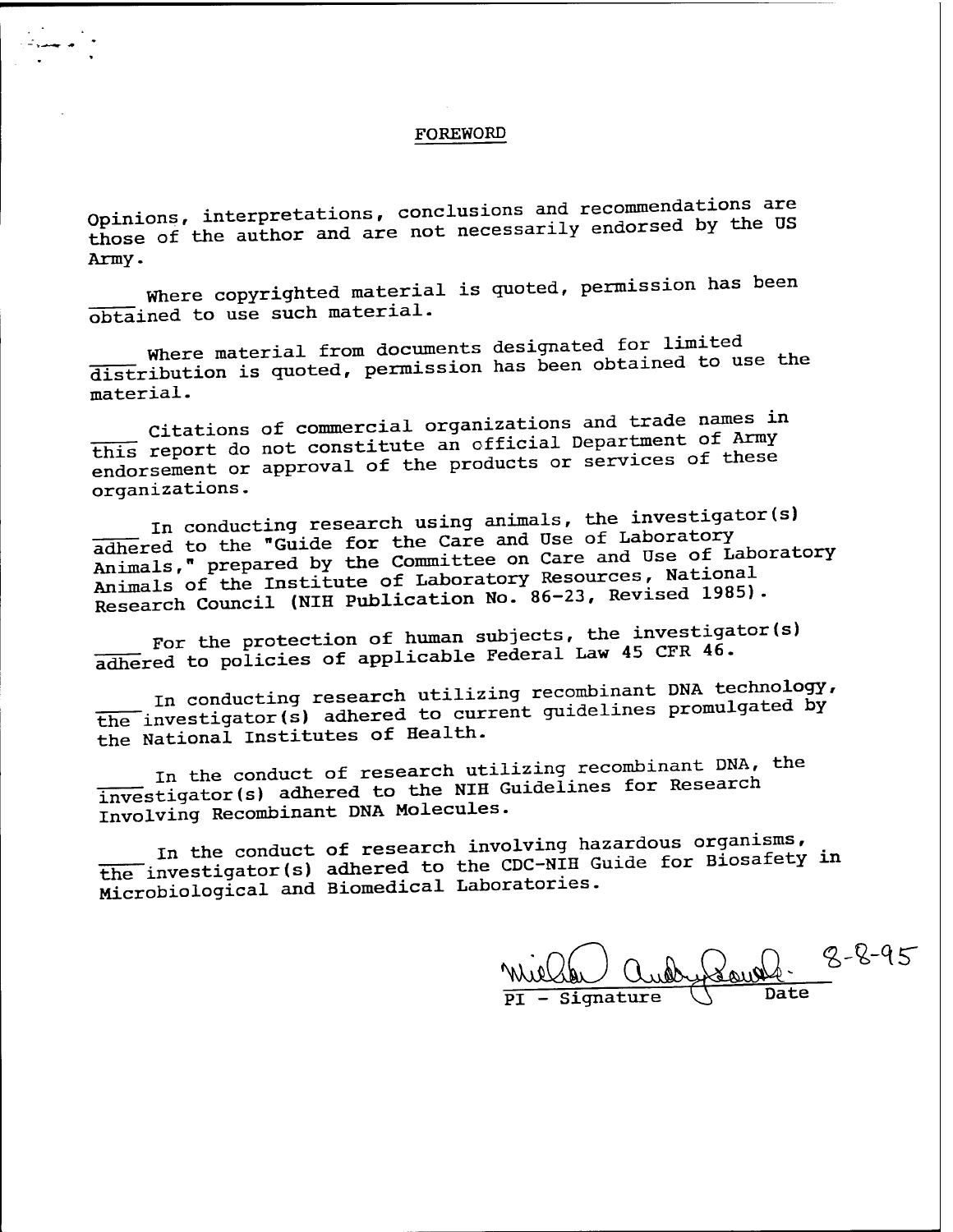# TABLE OF CONTENTS

 $\alpha$  and  $\alpha$ 

 $\overline{a}$ 

|                           | Accesion For              |  |  |
|---------------------------|---------------------------|--|--|
| DTIC TAB<br>Justification | NTIS CRA&I<br>Unannounced |  |  |
| By<br>Distribution /      |                           |  |  |
| Availability Codes        |                           |  |  |
| Dist                      | Avail and / or<br>Special |  |  |
|                           |                           |  |  |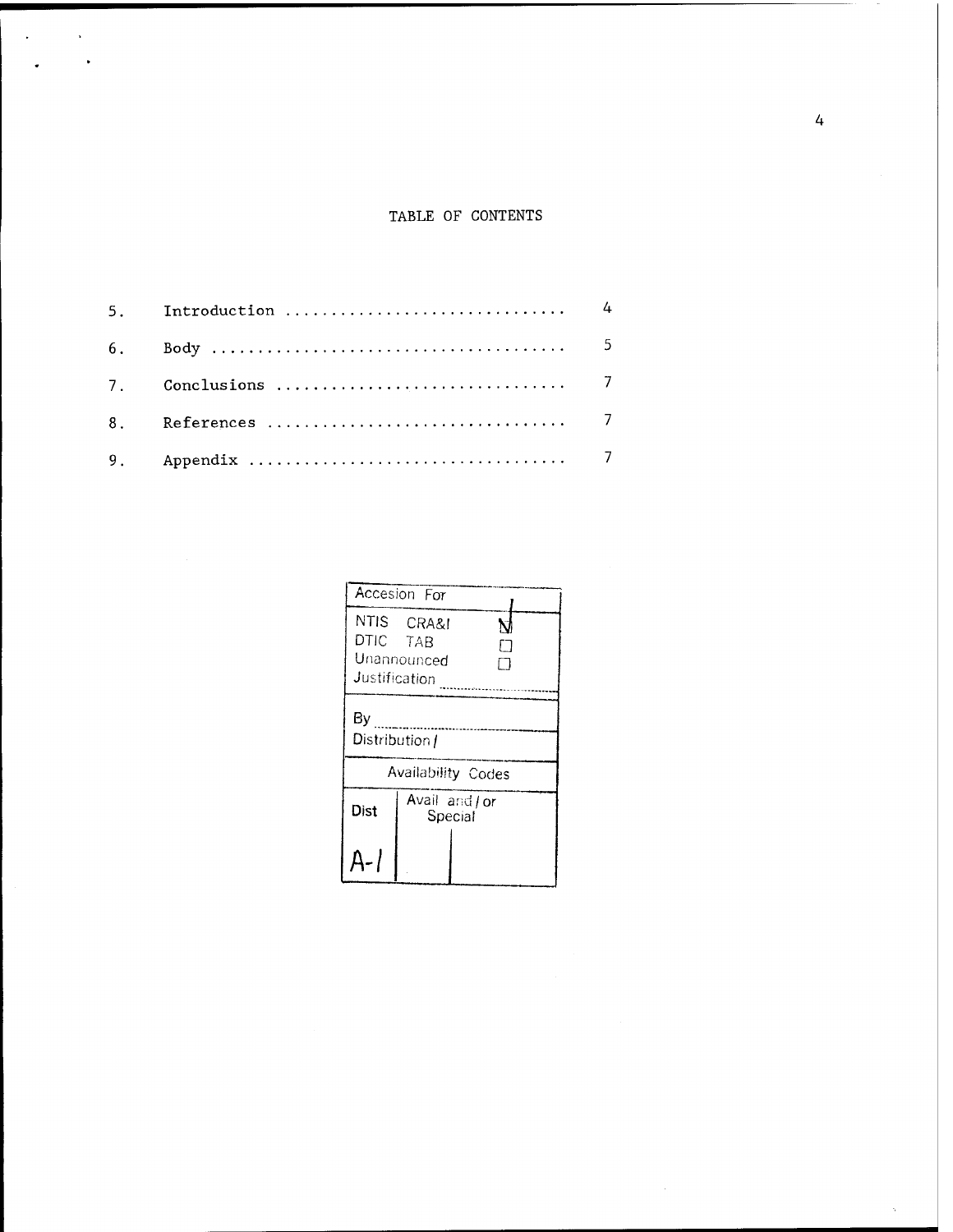#### 5. INTRODUCTION

High quality research investigating various psychosocial and behavioral aspects of breast cancer has the potential to reduce breast cancer-related mortality as well as improve quality of life following breast cancer. Critical to the performance of high quality research in this area is the recruitment and training of new researchers. This report summarizes activities and accomplishments during the first year of a four year predoctoral research training program in biopsychosocial aspects of breast cancer. The training program is centered in the Department of Behavioral Science, a basic science department in the University of Kentucky College of Medicine. A training faculty of six is drawn from three academic units within the College of Medicine (Behavioral Science, Medicine-Hematology/Oncology, and Nursing).

6. BODY

The research training program was initiated on August 15, 1994 and two predoctoral trainees were appointed to one year terms as of that date. Both of the predoctoral trainees appointed during the first year already possessed Masters degrees in their respective fields and were pursuing doctoral studies in the Graduate School at the University of Kentucky. Both of the trainees during the first project year, Shelly Curran, a doctoral candidate in clinical psychology, and Janet Carpenter, a doctoral candidate in Nursing, already possessed some prior research and clinical experience in oncology settings. Funding from the training program grant provided for both a monthly stipend as well as annual tuition for both trainees.

The training program consists of six basic components: (1) training in research design, methods, and analysis; (2) supervised experience in breast cancer-related research; (3) training in the responsible (i.e., ethical) conduct of research; (4) enculturation to the breast cancer care environment; (5) tutorial in biopsychosocial research in breast cancer; and (6) graduate level coursework. Each of these components was effectively implemented during the initial year of the training program.

A monthly meeting of the training program faculty and predoctoral trainees was established. Other faculty and graduate students interested in biopsychosocial breast cancer research were also invited to attended on an ad hoc basis. This meeting lasted for roughly 75-90 minutes each month. This meeting provided: (a) an opportunity for all members of the training program to keep abreast of the research activities of the two trainees; (b) a forum for training faculty and trainees to discuss recent and ongoing research in biopsychosocial aspects of breast cancer; and (c) an opportunity for faculty and trainees to discuss ideas leading to the development of new breast-cancer related research projects at the University of Kentucky.

During the first year of the training program, both research trainees were actively involved in specific research projects under the supervision of training program faculty. These "communal" research projects included: (a) a comparison of psychological adjustment and quality of life in women with breast cancer and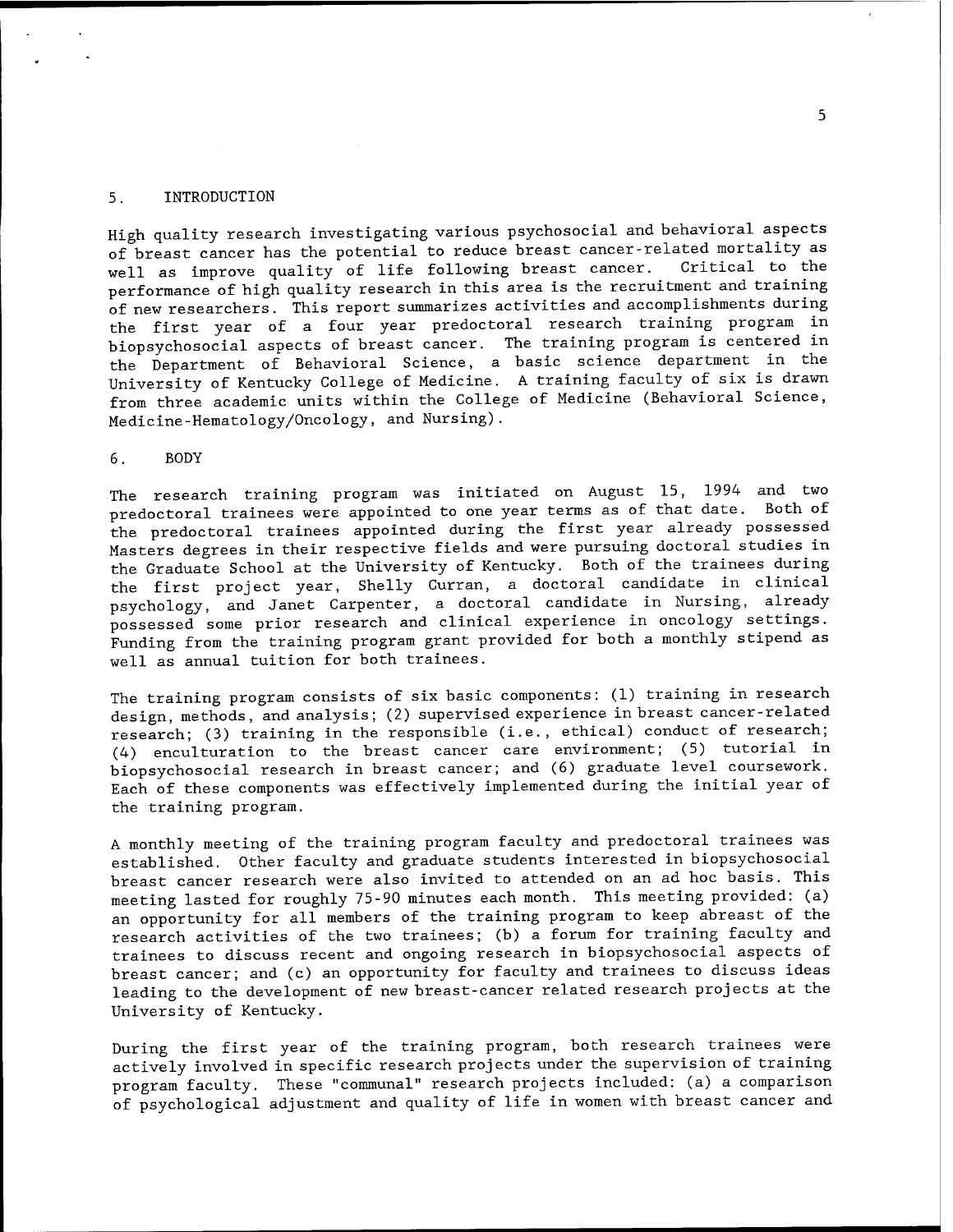age-matched women with benign breast problems; (b) an investigation of symptoms of post-traumatic stress disorder (PTSD) in women previously treated for earlystage breast cancer; (c) an investigation of self-reported symptoms of postchemotherapy rheumatism following adjuvant chemotherapy for breast cancer; and (d) investigation of breast cancer risk perceptions, "objective" risk, and breast cancer detection behavior in women with benign breast disease. Trainee involvement in these communal research projects ranged across all phases of the research enterprise including research protocol development, preparation of requests for approval for use of human subjects, data collection, data preparation, entry, and analysis, and finally manuscript preparation.

In addition to the communal research projects cited above, both of the trainees developed and implemented their own research project. In both cases, this research project serves as the research dissertation necessary to meet requirements for their doctoral studies. Again, each of these individual dissertation research projects are being conducted under the supervision of training program faculty with at least two members of the training program faculty serving as dissertation committee chairperson and/or members for each trainee. Shelly Curran's dissertation is a multidimensional investigation of the experience of fatigue following treatment for breast cancer. Identical data is collected from age-matched comparison groups of healthy women and women with benign breast problems. Janet Carpenter's dissertation is a detailed assessment of changes in self-concept and self-esteem following treatment for breast cancer. Identical data is collected from an age-matched comparison group of healthy women. Again, trainees have assumed full responsiblity for all aspects of the development and implementation of these research projects, thus providing them with supervised experience in all aspects of the research endeavor.

Each of the communal research projects, as well as the individual dissertation research projects described above, have utilized women treated for breast cancer or benign breast problems at the Multidisciplinary Breast Care Center at the University of Kentucky Chandler Medical Center. In order to identify and enroll study eligible women, trainees have been required to work closely with the breast surgeons and medical oncologists caring for these women at the Breast Care Center. This has resulted in both trainees spending considerable time in the Breast Care Center, thus becoming very familiar with the milieau and culture in which breast cancer treatment is embedded.

During the early spring of 1995, recruitment of additional predoctoral research trainees to be appointed for the second year of the training program commenced. Janet Carpenter was reappointed to a second year of training beginning August 15, 1995. Shelly Curran completed her studies and left on August 14, 1995 to begin a one-year clinical internship at the University of Pittsburgh Western Psychiatric Institute. In addition, a third trainee position is funded for the<br>second year of the training program. Thus, availability of two one-year second year of the training program. predoctoral research trainee positions was advertised throughout both the medical center and main campuses at the University of Kentucky. A total of 10 completed applications were received. These 10 applications spanned a variety of disciplines including Nursing, Geography, Anthropology, and various subdisciplines of Psychology including counseling, clinical, and social psychology. Following review of the entire pool of applicants by the training faculty two individuals were offered training positions for the second year of